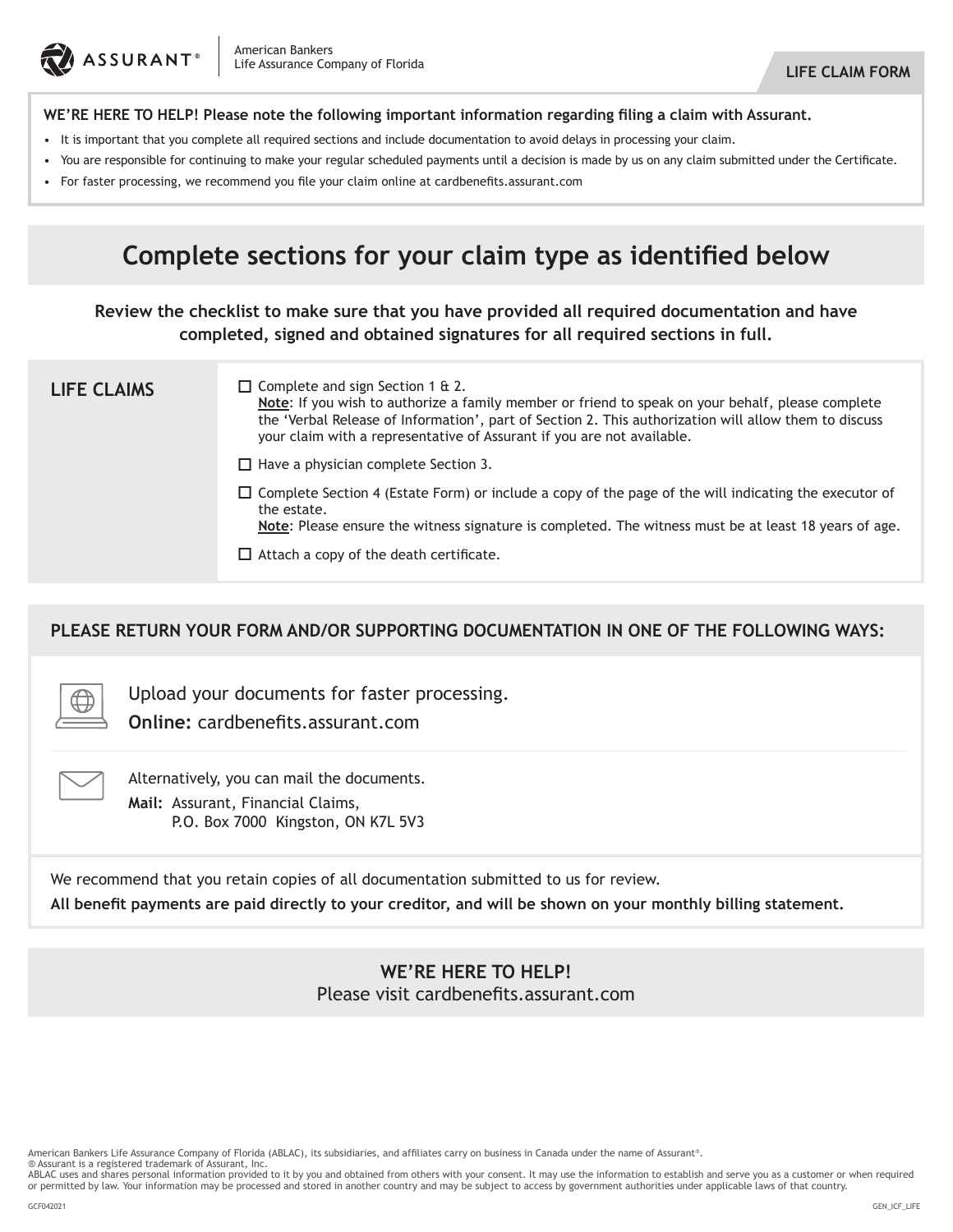

### **SECTION 1**

 **FOR FASTER CLAIM PROCESSING:** Please complete form, save file and upload to cardbenefits.assurant.com

### **PRIMARY CARDHOLDER INFORMATION** Please complete for all claims being submitted

Life

| CREDITOR NAME (GROUP POLICYHOLDER)                                                                                                                                                                                                                                                                                                                                                                                                                                                                                                                                                                                                                                                                                                                                                                                            |                                                                                             |  |  |  |  |                                 |           |           |                                    |             |  |  |  |  |  |
|-------------------------------------------------------------------------------------------------------------------------------------------------------------------------------------------------------------------------------------------------------------------------------------------------------------------------------------------------------------------------------------------------------------------------------------------------------------------------------------------------------------------------------------------------------------------------------------------------------------------------------------------------------------------------------------------------------------------------------------------------------------------------------------------------------------------------------|---------------------------------------------------------------------------------------------|--|--|--|--|---------------------------------|-----------|-----------|------------------------------------|-------------|--|--|--|--|--|
| $\Box$ CHECK HERE IF YOU ARE FILING A CLAIM FOR MORE THAN ONE ACCOUNT                                                                                                                                                                                                                                                                                                                                                                                                                                                                                                                                                                                                                                                                                                                                                         |                                                                                             |  |  |  |  |                                 |           |           |                                    |             |  |  |  |  |  |
| PLEASE LIST ALL ACCOUNT NUMBERS                                                                                                                                                                                                                                                                                                                                                                                                                                                                                                                                                                                                                                                                                                                                                                                               |                                                                                             |  |  |  |  |                                 |           |           |                                    |             |  |  |  |  |  |
|                                                                                                                                                                                                                                                                                                                                                                                                                                                                                                                                                                                                                                                                                                                                                                                                                               |                                                                                             |  |  |  |  |                                 |           |           |                                    |             |  |  |  |  |  |
| <b>NAME OF PRIMARY CARDHOLDER</b>                                                                                                                                                                                                                                                                                                                                                                                                                                                                                                                                                                                                                                                                                                                                                                                             |                                                                                             |  |  |  |  |                                 |           |           |                                    |             |  |  |  |  |  |
| <b>LAST NAME</b>                                                                                                                                                                                                                                                                                                                                                                                                                                                                                                                                                                                                                                                                                                                                                                                                              | FIRST NAME, MIDDLE INITIAL<br>DATE OF BIRTH                                                 |  |  |  |  |                                 |           |           |                                    | AGE         |  |  |  |  |  |
|                                                                                                                                                                                                                                                                                                                                                                                                                                                                                                                                                                                                                                                                                                                                                                                                                               |                                                                                             |  |  |  |  |                                 | <b>MM</b> | <b>DD</b> | YYYY                               |             |  |  |  |  |  |
| PREFERRED METHOD OF CONTACT                                                                                                                                                                                                                                                                                                                                                                                                                                                                                                                                                                                                                                                                                                                                                                                                   | <b>EMAIL ADDRESS</b>                                                                        |  |  |  |  |                                 |           |           |                                    |             |  |  |  |  |  |
| $\Box$ Mail $\Box$ Email                                                                                                                                                                                                                                                                                                                                                                                                                                                                                                                                                                                                                                                                                                                                                                                                      |                                                                                             |  |  |  |  |                                 |           |           |                                    |             |  |  |  |  |  |
|                                                                                                                                                                                                                                                                                                                                                                                                                                                                                                                                                                                                                                                                                                                                                                                                                               |                                                                                             |  |  |  |  |                                 |           |           |                                    |             |  |  |  |  |  |
| <b>ADDRESS</b><br><b>STREET</b>                                                                                                                                                                                                                                                                                                                                                                                                                                                                                                                                                                                                                                                                                                                                                                                               | <b>CITY</b><br><b>PROVINCE</b><br>POSTAL CODE                                               |  |  |  |  |                                 |           |           |                                    |             |  |  |  |  |  |
|                                                                                                                                                                                                                                                                                                                                                                                                                                                                                                                                                                                                                                                                                                                                                                                                                               |                                                                                             |  |  |  |  | <b>CONTACT TELEPHONE NUMBER</b> |           |           |                                    |             |  |  |  |  |  |
|                                                                                                                                                                                                                                                                                                                                                                                                                                                                                                                                                                                                                                                                                                                                                                                                                               |                                                                                             |  |  |  |  | (                               |           |           |                                    |             |  |  |  |  |  |
| <b>NAME OF CLAIMANT</b>                                                                                                                                                                                                                                                                                                                                                                                                                                                                                                                                                                                                                                                                                                                                                                                                       |                                                                                             |  |  |  |  |                                 |           |           |                                    |             |  |  |  |  |  |
| <b>LAST NAME</b>                                                                                                                                                                                                                                                                                                                                                                                                                                                                                                                                                                                                                                                                                                                                                                                                              | FIRST NAME, MIDDLE INITIAL<br><b>DATE OF BIRTH</b><br><b>YYYY</b><br><b>MM</b><br><b>DD</b> |  |  |  |  |                                 |           |           | RELATIONSHIP TO PRIMARY CARDHOLDER |             |  |  |  |  |  |
|                                                                                                                                                                                                                                                                                                                                                                                                                                                                                                                                                                                                                                                                                                                                                                                                                               |                                                                                             |  |  |  |  |                                 |           |           |                                    |             |  |  |  |  |  |
| <b>SECTION 2</b>                                                                                                                                                                                                                                                                                                                                                                                                                                                                                                                                                                                                                                                                                                                                                                                                              |                                                                                             |  |  |  |  |                                 |           |           |                                    |             |  |  |  |  |  |
| <b>AUTHORIZATION AND CLAIMS ASSISTANCE</b><br>Please certify that the information given here is true and correct.                                                                                                                                                                                                                                                                                                                                                                                                                                                                                                                                                                                                                                                                                                             |                                                                                             |  |  |  |  |                                 |           |           |                                    |             |  |  |  |  |  |
| I AUTHORIZE any current or former employer, worker's compensation body, physician, hospital, clinic, insurance company, law enforcement agency, fire department, or other entity<br>or person, including the group policyholder, that has any personal, financial or medical records or knowledge in regard to the claimant/deceased, to release and provide full details<br>(including furnishing copies) of all available personal, financial and medical information records and knowledge, including prior medical history, toxicological or pathological findings<br>which they may possess to the above noted insurer(s) American Bankers Life Assurance Company of Florida hereinafter referred to as "Assurant", in regard to the claim, its authorized<br>administrator, its re-insurer, or their respective agents. |                                                                                             |  |  |  |  |                                 |           |           |                                    |             |  |  |  |  |  |
| The information is to be used in the evaluation of an insurance claim and for the purposes relating to such claim. This consent shall be valid during the continuation of such claim.                                                                                                                                                                                                                                                                                                                                                                                                                                                                                                                                                                                                                                         |                                                                                             |  |  |  |  |                                 |           |           |                                    |             |  |  |  |  |  |
| I also authorize the insurer, its authorized administrator, its re-insurers, the group policyholder and their respective agents to exchange and or transmit information concerning this<br>claim to the organization listed above as necessary to evaluate this claim.                                                                                                                                                                                                                                                                                                                                                                                                                                                                                                                                                        |                                                                                             |  |  |  |  |                                 |           |           |                                    |             |  |  |  |  |  |
| I understand that in executing this authorization, I waive the right for such information to be privileged. A photocopy of this authorization shall be considered as effective and valid<br>as the original.                                                                                                                                                                                                                                                                                                                                                                                                                                                                                                                                                                                                                  |                                                                                             |  |  |  |  |                                 |           |           |                                    |             |  |  |  |  |  |
| I confirm and understand that the information provided is true and accurate to the best of my knowledge. This claim shall be void if, whether before or after the loss, I concealed or<br>misrepresented any facts, or if any documents submitted have concealed or misrepresented any fact or circumstance concerning this claim.                                                                                                                                                                                                                                                                                                                                                                                                                                                                                            |                                                                                             |  |  |  |  |                                 |           |           |                                    |             |  |  |  |  |  |
| By checking this box, I acknowledge that the above statement is true as of                                                                                                                                                                                                                                                                                                                                                                                                                                                                                                                                                                                                                                                                                                                                                    |                                                                                             |  |  |  |  |                                 |           |           |                                    |             |  |  |  |  |  |
| <b>CLAIMANT SIGNATURE</b>                                                                                                                                                                                                                                                                                                                                                                                                                                                                                                                                                                                                                                                                                                                                                                                                     |                                                                                             |  |  |  |  |                                 |           | DATE MM   | <b>DD</b>                          | <b>YYYY</b> |  |  |  |  |  |
|                                                                                                                                                                                                                                                                                                                                                                                                                                                                                                                                                                                                                                                                                                                                                                                                                               |                                                                                             |  |  |  |  |                                 |           |           |                                    |             |  |  |  |  |  |
| <b>VERBAL RELEASE OF INFORMATION</b>                                                                                                                                                                                                                                                                                                                                                                                                                                                                                                                                                                                                                                                                                                                                                                                          |                                                                                             |  |  |  |  |                                 |           |           |                                    |             |  |  |  |  |  |

#### Customer privacy and the protection of private and confidential information is important to us. We do understand that in some cases, a claimant may wish to have someone speak to Assurant on their behalf. Please complete this authorization section if you wish to have another individual discuss the details of your claim. Without this authorization we are unable to speak to anyone other than the claimant.

I give my authorization to Assurant to speak to

who is my \_\_\_\_\_\_\_\_\_\_\_\_\_\_\_\_\_\_\_\_\_\_\_\_\_\_\_\_\_\_\_\_\_\_\_\_\_\_\_\_\_\_\_\_\_\_\_\_, with regard to my claim.

By checking this box, I acknowledge that the above statement is true as of

**CLAIMANT SIGNATURE DATE AND DESCRIPTION OF A SECOND TO A SECOND TO A SECOND VIOLET AND DESCRIPTION OF A SECOND VYYY** 

American Bankers Life Assurance Company of Florida (ABLAC), its subsidiaries, and affiliates carry on business in Canada under the name of Assurant®.

® Assurant is a registered trademark of Assurant, Inc.<br>ABLAC uses and shares personal information provided to it by you and obtained from others with your consent. It may use the information to establish and serve you as a or permitted by law. Your information may be processed and stored in another country and may be subject to access by government authorities under applicable laws of that country.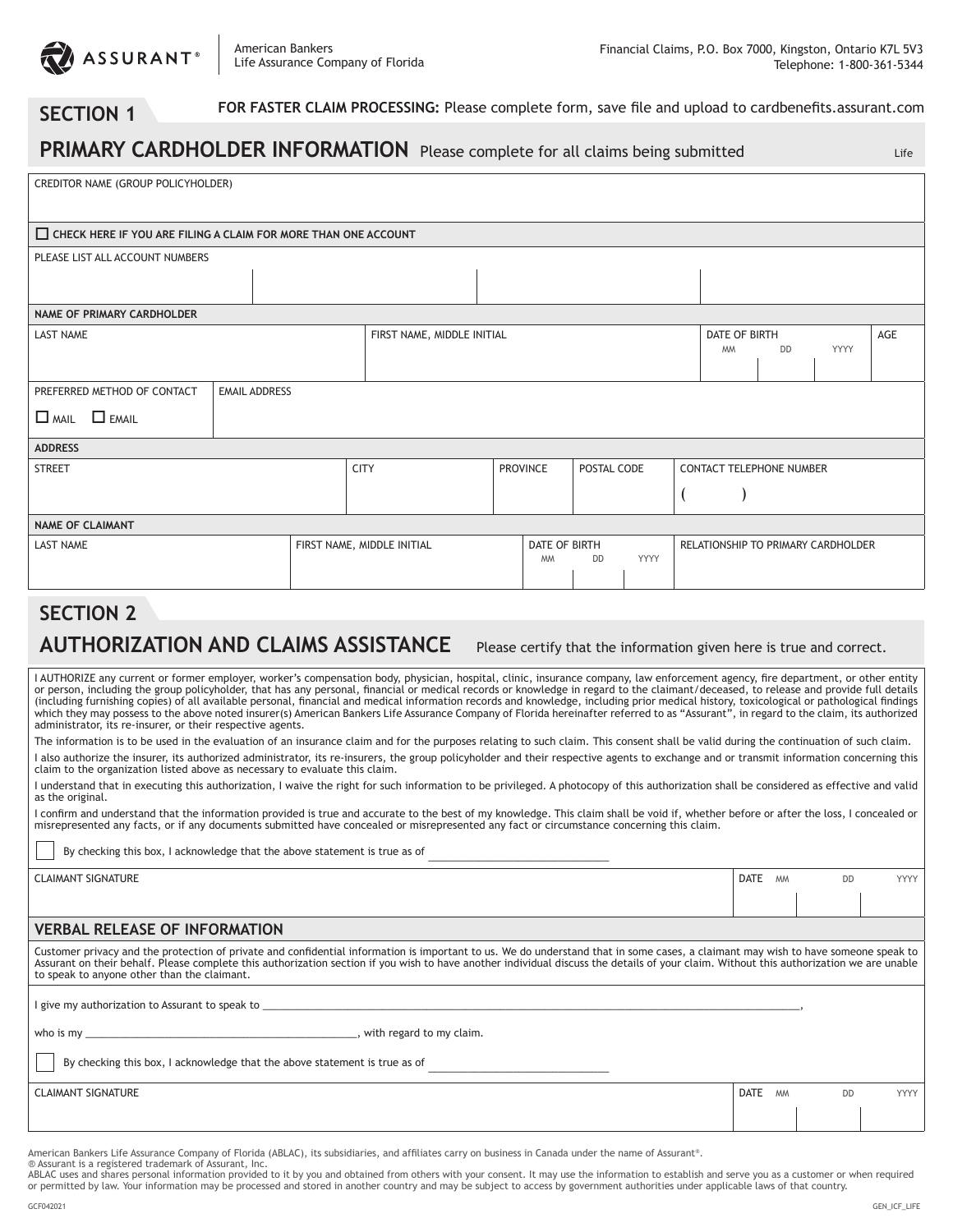

# **SECTION 3**

## **LIFE CLAIMS**

To be completed by Licensed Physician without expense to the Insurance Company

| FULL NAME OF DECEASED                                                                                                                                                         |                                                                                                                                                                                                                                                                                          |                                |  |                                                     |                                           |                            |                                |                                            |                               |  |                         |  |                                |                           |                                       |                           |                         |
|-------------------------------------------------------------------------------------------------------------------------------------------------------------------------------|------------------------------------------------------------------------------------------------------------------------------------------------------------------------------------------------------------------------------------------------------------------------------------------|--------------------------------|--|-----------------------------------------------------|-------------------------------------------|----------------------------|--------------------------------|--------------------------------------------|-------------------------------|--|-------------------------|--|--------------------------------|---------------------------|---------------------------------------|---------------------------|-------------------------|
| <b>LAST NAME</b>                                                                                                                                                              |                                                                                                                                                                                                                                                                                          |                                |  |                                                     |                                           | FIRST NAME, MIDDLE INITIAL |                                |                                            |                               |  |                         |  |                                |                           |                                       |                           |                         |
| DATE OF BIRTH                                                                                                                                                                 |                                                                                                                                                                                                                                                                                          |                                |  | DATE OF DEATH                                       |                                           |                            |                                | PLACE OF DEATH                             |                               |  |                         |  |                                |                           |                                       |                           |                         |
| <b>MM</b>                                                                                                                                                                     | DD                                                                                                                                                                                                                                                                                       | YYYY                           |  | <b>MM</b>                                           | DD                                        |                            | YYYY                           |                                            |                               |  |                         |  |                                |                           |                                       |                           |                         |
| IF HOSPITAL OR INSTITUTION, GIVE NAME AND ADDRESS                                                                                                                             |                                                                                                                                                                                                                                                                                          |                                |  |                                                     |                                           |                            |                                |                                            |                               |  |                         |  |                                |                           |                                       |                           |                         |
| NAME OF HOSPITAL OR INSTITUTION                                                                                                                                               |                                                                                                                                                                                                                                                                                          |                                |  |                                                     |                                           |                            |                                | DATE<br><b>MM</b><br>DD<br><b>ADMITTED</b> |                               |  |                         |  | YYYY                           |                           |                                       |                           |                         |
| <b>STREET</b>                                                                                                                                                                 |                                                                                                                                                                                                                                                                                          |                                |  |                                                     |                                           |                            |                                | <b>CITY</b>                                |                               |  |                         |  | POSTAL CODE<br><b>PROVINCE</b> |                           |                                       |                           |                         |
| HOW LONG DID YOU KNOW THE PATIENT?                                                                                                                                            |                                                                                                                                                                                                                                                                                          |                                |  |                                                     |                                           |                            | <b>IMMEDIATE CAUSE</b>         |                                            |                               |  | <b>UNDERLYING CAUSE</b> |  | DATE OF DIAGNOSIS              |                           |                                       |                           |                         |
| FROM <sub>MM</sub>                                                                                                                                                            | <b>DD</b>                                                                                                                                                                                                                                                                                | YYYY TO<br><b>MM</b>           |  | YYYY<br><b>DD</b>                                   | <b>CAUSE</b><br><b>OF</b><br><b>DEATH</b> |                            |                                |                                            |                               |  |                         |  |                                |                           | <b>MM</b>                             | DD                        | YYYY                    |
| DATES OF MEDICAL TREATMENT, EXAMINATION OR ADVICE<br>RELATED TO THE CAUSE OF DEATH DURING THE LAST 3 YEARS                                                                    |                                                                                                                                                                                                                                                                                          |                                |  |                                                     | <b>MM</b>                                 |                            | DD                             | YYYY                                       | <b>MM</b>                     |  | DD                      |  | YYYY                           | <b>MM</b>                 |                                       | DD                        | YYYY                    |
| IS DEATH DUE TO:                                                                                                                                                              |                                                                                                                                                                                                                                                                                          | ACCIDENT? $\Box$ YES $\Box$ NO |  |                                                     |                                           |                            | HOMICIDE? $\Box$ YES $\Box$ NO |                                            | SUICIDE? $\Box$ YES $\Box$ NO |  |                         |  |                                |                           |                                       | DRUGS & ALCOHOL? THES THO |                         |
| BRIEFLY DESCRIBE CIRCUMSTANCES SURROUNDING DEATH                                                                                                                              |                                                                                                                                                                                                                                                                                          |                                |  |                                                     |                                           |                            |                                |                                            |                               |  |                         |  |                                | <b>VEHICLE?</b>           | WAS THE CLAIMANT<br>OPERATING A MOTOR |                           | $\Box$ YES<br>$\Box$ NO |
| WAS AUTOPSY PERFORMED?<br>$\Box$ YES $\Box$ NO                                                                                                                                |                                                                                                                                                                                                                                                                                          |                                |  | IF YES, PLEASE SUMMARIZE RESULTS AND ATTACH REPORTS |                                           |                            |                                |                                            |                               |  |                         |  |                                |                           |                                       |                           |                         |
| TO YOUR KNOWLEDGE, DID THE DECEASED RECEIVE MEDICAL TREATMENT DURING THE LAST 3 YEARS FROM ANY OTHER PHYSICIAN OR HOSPITAL FOR THE CAUSE OF DEATH LISTED ABOVE?<br>$\Box$ YES | $\Box$ NO                                                                                                                                                                                                                                                                                |                                |  | IF YES, PLEASE FURNISH THE FOLLOWING                |                                           |                            |                                |                                            |                               |  |                         |  |                                |                           |                                       |                           |                         |
| NAME OF PHYSICIAN OR HOSPITAL                                                                                                                                                 |                                                                                                                                                                                                                                                                                          |                                |  |                                                     |                                           |                            |                                |                                            |                               |  |                         |  |                                |                           |                                       |                           |                         |
| LICENSED PHYSICIAN INFORMATION                                                                                                                                                |                                                                                                                                                                                                                                                                                          |                                |  |                                                     |                                           |                            |                                |                                            |                               |  |                         |  |                                |                           |                                       |                           |                         |
| NAME (PLEASE PRINT)                                                                                                                                                           |                                                                                                                                                                                                                                                                                          |                                |  |                                                     |                                           |                            |                                |                                            |                               |  |                         |  |                                | PHYSICIAN'S ADDRESS STAMP |                                       |                           |                         |
| SPECIALTY                                                                                                                                                                     |                                                                                                                                                                                                                                                                                          |                                |  |                                                     |                                           |                            | MEDICAL ID #                   |                                            |                               |  |                         |  |                                |                           |                                       |                           |                         |
| <b>ADDRESS</b>                                                                                                                                                                |                                                                                                                                                                                                                                                                                          |                                |  |                                                     |                                           |                            |                                |                                            |                               |  |                         |  |                                |                           |                                       |                           |                         |
| PHONE NUMBER                                                                                                                                                                  |                                                                                                                                                                                                                                                                                          |                                |  |                                                     |                                           | <b>FAX NUMBER</b>          |                                |                                            |                               |  |                         |  |                                |                           |                                       |                           |                         |
| SIGNATURE                                                                                                                                                                     |                                                                                                                                                                                                                                                                                          |                                |  |                                                     |                                           |                            | <b>DATE</b>                    | <b>MM</b>                                  | DD                            |  | YYYY                    |  |                                |                           |                                       |                           |                         |
|                                                                                                                                                                               | PROGNOSIS / COMMENTS (PLEASE PROVIDE FURTHER DETAILS WHICH YOU FEEL WOULD BE HELPFUL - ATTACH ADDITIONAL SHEET)<br>"I hereby certify that the above described information is based upon reasonable medical probability, and is true and correct to the best of my knowledge and belief." |                                |  |                                                     |                                           |                            |                                |                                            |                               |  |                         |  |                                |                           |                                       |                           |                         |

American Bankers Life Assurance Company of Florida (ABLAC), its subsidiaries, and affiliates carry on business in Canada under the name of Assurant®.

® Assurant is a registered trademark of Assurant, Inc.<br>ABLAC uses and shares personal information provided to it by you and obtained from others with your consent. It may use the information to establish and serve you as a